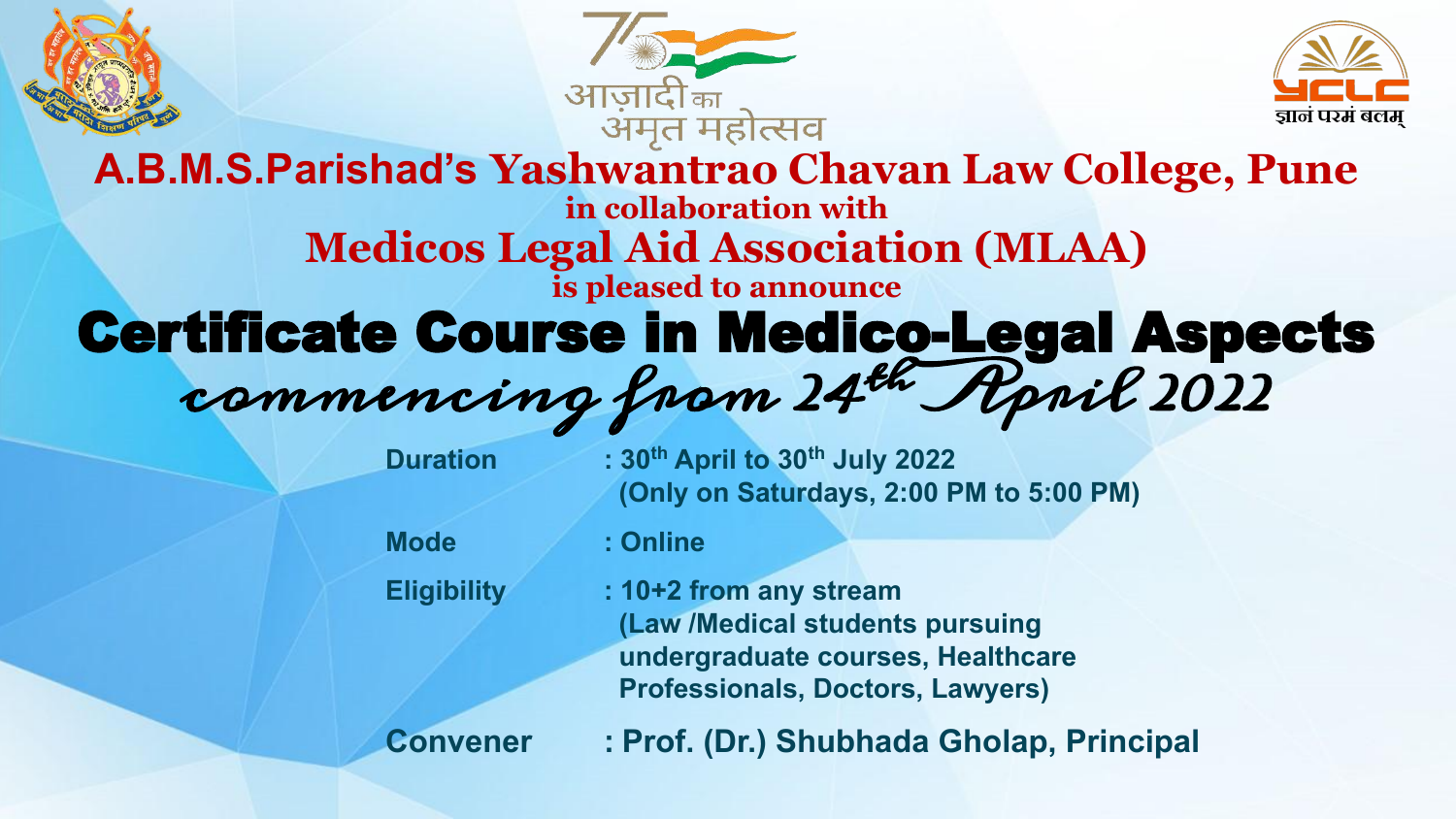#### **ABOUT THE COLLEGE**

Yashwantrao Chavan Law College is established in June 1978. Our College is affiliated to Savitribai Phule Pune University on permanent basis and is also recognized by the Bar Council of India, New Delhi. The College has completed 3 NAAC cycles of re-accreditation. The College has kept before itself the goals of advancement and dissemination of knowledge of law and legal process in the context of national development. In accordance with these basic expectations, the college is striving to achieve excellence in the field of legal education and research. While imparting legal education, the college has kept a goal in view that the professional lawyers must be well equipped to perform the various roles which they are expected to in our society.

#### **ABOUT THE ASSOCIATION**

Medicos Legal Aid Association (MLAA) is an association having main objectives of helping doctors in their legal problems, advocacy regarding medicolegal aspects, and taking up legal issues which arise from time to time affecting medical professionals as well as affecting doctor patient relationship.

### **ABOUT THE COURSE**

Yashwantrao Chavan Law College in collaboration with Medicos Legal Aid Association (MLAA) is offering a Certificate Course in Medico-Legal Aspects through Online mode. The Course aims to impart training on the medico-legal issues. It intends to sensitize the Medical Professionals about the legal nuances in the medical practice as well as sensitize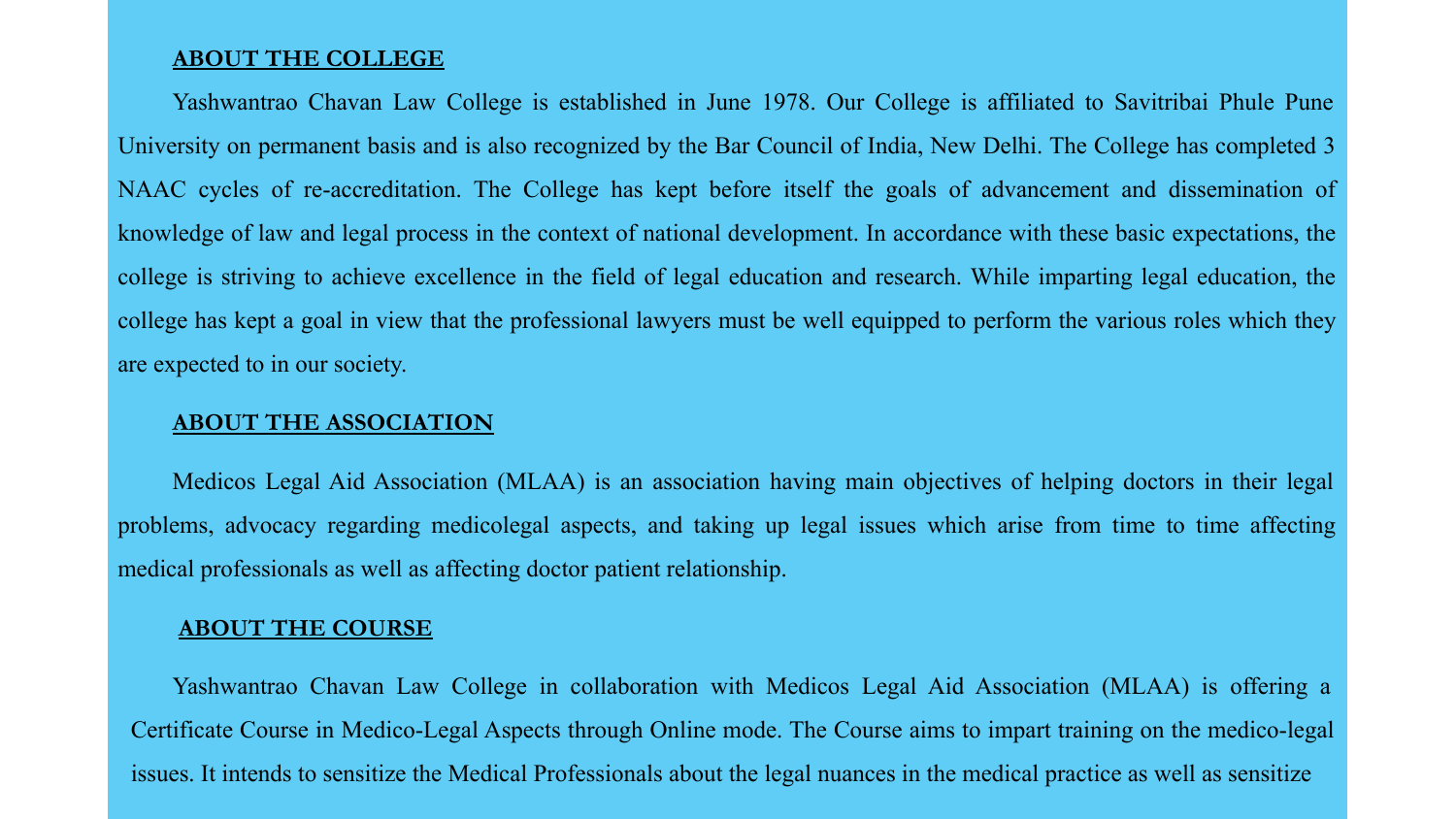Legal Professionals about the Medical Laws and the technicalities involved in the Medical Profession. Introducing this subjects to students of law and medicine will help them to understand various issues involved in medicine and law respectively. Online course will enable students from all over India to participate. We have drawn expert faculties from all over India who have rich experience in their domain of medical, legal and medico-legal field. The course content has been developed taking into consideration day to day needs of medical professionals and lawyers who represent them in various courts and consumer fora. Medico-legal litigation is increasing in last few years and need of such course can not be overemphasized.

## **COURSE STRUCTURE**

Credit:

**2 Credit Course**

Eligibility:

**10+2 (Law Students, Medical Students, Healthcare Professionals, Doctors and Lawyers)**

Seats:

**60 students on First-come First-Serve basis**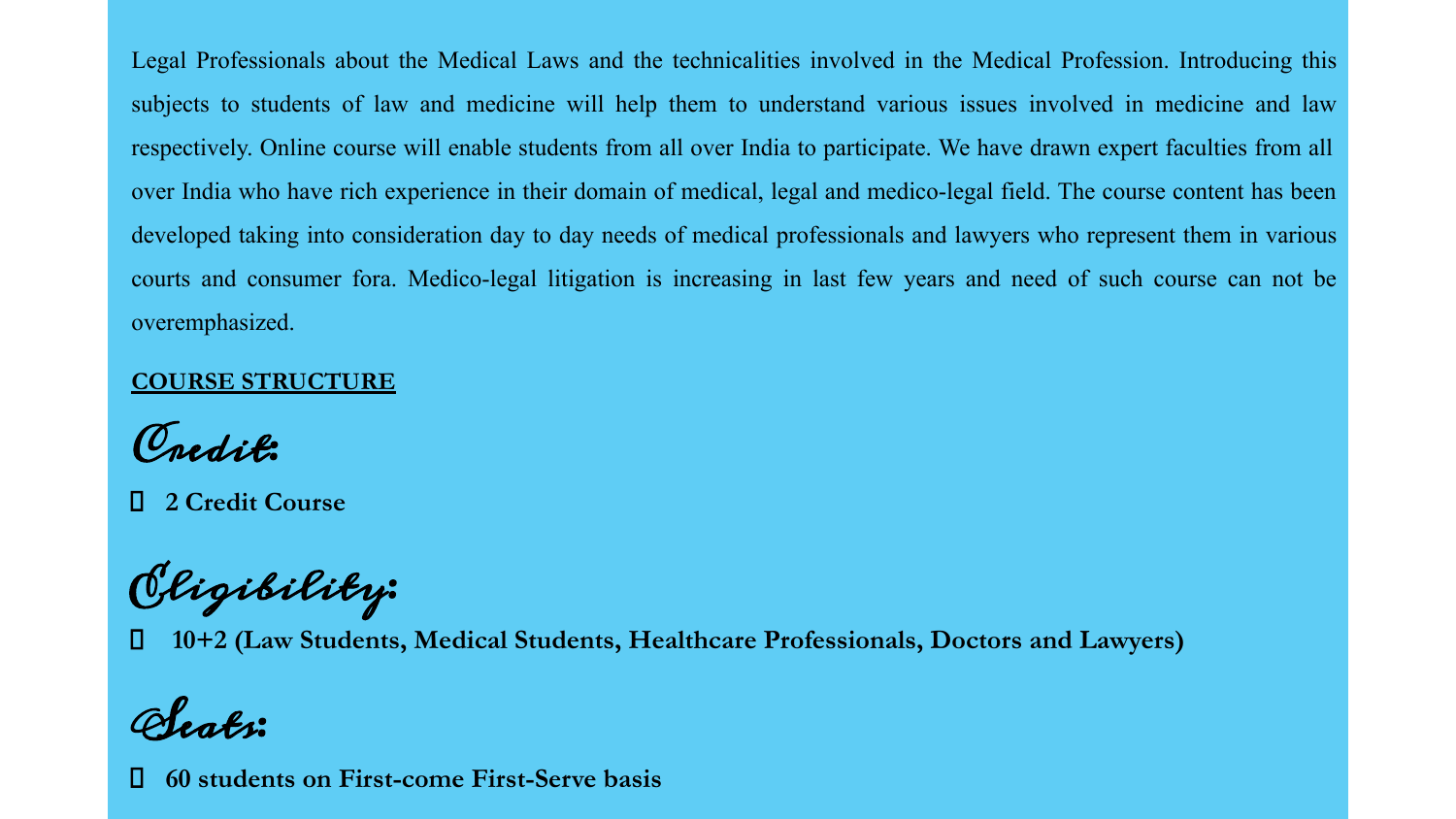Tentative Course Duration:

- **Last Date for Application 23rd April 2022**
- **Course Commencement 30th April 2022**
- **11 Sessions : Only on Saturdays during 30th April 2022 30th July 2022 (2:00 PM to 5:00 PM)**
- **3 lectures of 45 minutes each followed by 45 minutes of Question and Answer period in each session.**

Examination Assessment:

- **2 Interim Online MCQ Exam (25) Marks Each**
- **Final Assessment (50) Marks at the end of the course**

Passing Criteria:

- **Attendance 75 %**
- **Examination 40 %**

Study Material:

**Google-group will be formed and e-Study material will be provided**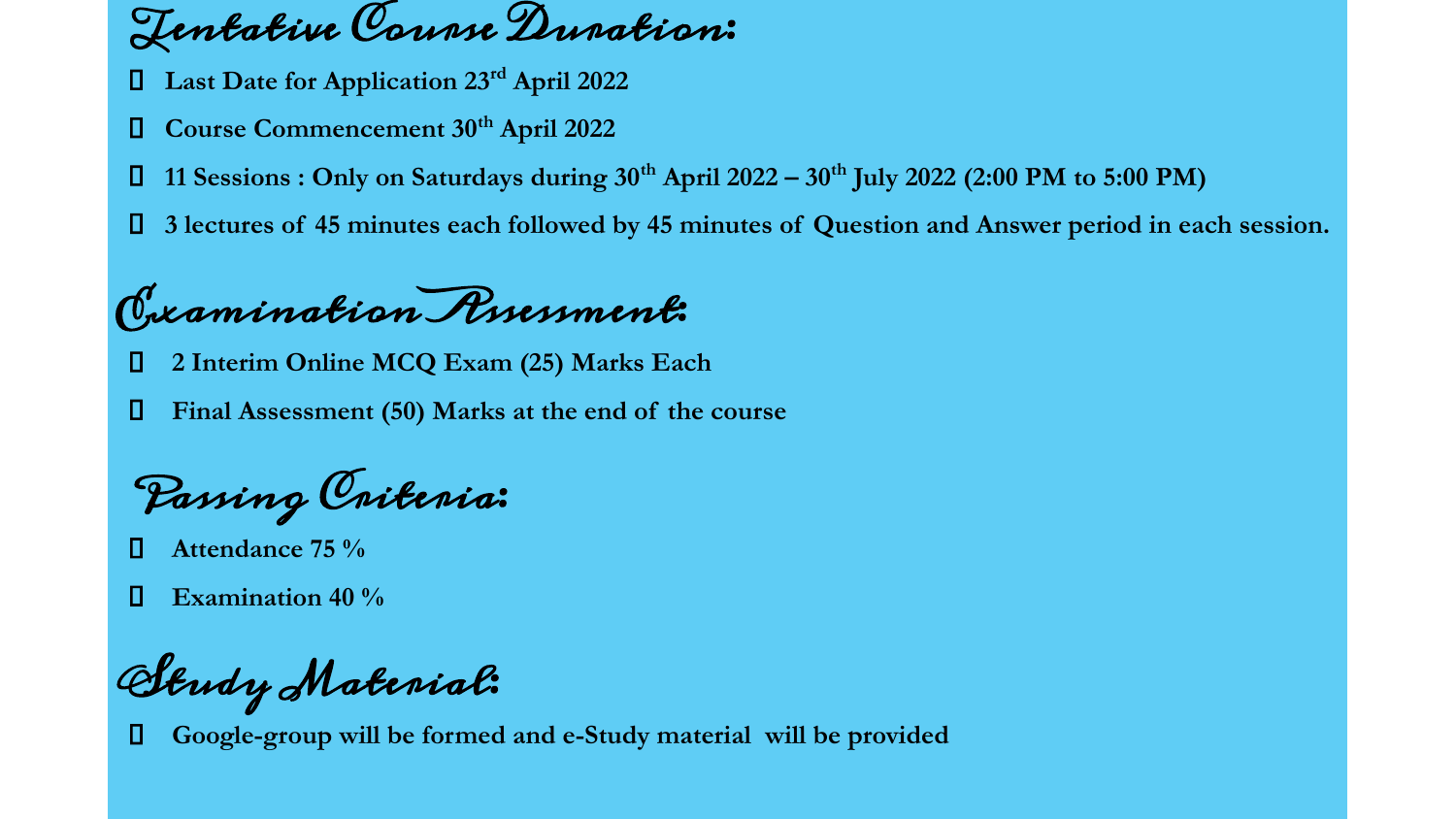

|                                                      | Overview, Need of the course          |                                                           | Hospital mgmt & Industry issues                                        |
|------------------------------------------------------|---------------------------------------|-----------------------------------------------------------|------------------------------------------------------------------------|
| <b>Session 1:</b><br>Introduction                    | Ethics in Law and Medicine            | <b>Session 7:</b><br><b>Protection of healthcare</b>      | Assault by patient/ relatives / friends                                |
|                                                      | <b>Administration of Justice</b>      | professionals and hospitals                               | Insurance and Medical Profession                                       |
|                                                      | <b>Forensic Science</b>               |                                                           | <b>Important Health Legislations</b>                                   |
| <b>Session 2:</b><br><b>Medical Jurisprudence</b>    | Identification of Individuals         | <b>Session 8:</b><br><b>Legislations related to</b>       | Birth to death and more                                                |
|                                                      | Medico-legal aspects of Autopsy       | healthcare                                                | Human Resources in Hospital                                            |
|                                                      | Forensic Science                      |                                                           | <b>Online Interim Exam-II (25) Marks</b>                               |
| <b>Session 3:</b><br><b>Questioned Documents and</b> | Identification of Individuals         |                                                           | The Mental Health Act                                                  |
| ltheir Identification                                | Medico-legal aspects of Autopsy       | <b>Session 9:</b><br><b>Other Important Issues</b>        | <b>Radiology (PCPNDT)</b>                                              |
| <b>Session 4:</b>                                    | Overview of CPA                       |                                                           | Information Technology                                                 |
| <b>The Consumer Protection</b>                       | Patient as a Consumer                 | <b>Session 10:</b><br><b>Paramedical Branches Issues</b>  | Nursing and law                                                        |
| Act                                                  | Duty to Take Care                     |                                                           | Laboratory and law                                                     |
| <b>Online Interim Exam-I (25) Marks</b>              |                                       |                                                           | Physiothrapy and Law                                                   |
|                                                      | <b>Medical Negligence</b>             |                                                           | <b>Accident Victim</b>                                                 |
| <b>Session 5:</b><br><b>Professional Negligence</b>  | Civil Liability                       | <b>Session 11:</b><br><b>Emergency situations and Law</b> | Patient safety                                                         |
|                                                      | <b>Landmark Judgments</b>             |                                                           | Panel Discussion All Faculty                                           |
| <b>Session 6:</b>                                    | Handling a medicolegal Case           | <b>Online Final Exam (50) Marks</b>                       |                                                                        |
| What to do when you are                              | Arrest of Doctor by Police            |                                                           | Each session will be followed by 45 mins of question and answer period |
| implicated                                           | <b>Alternative Dispute Resolution</b> | during which few MCQ will also be solved                  |                                                                        |